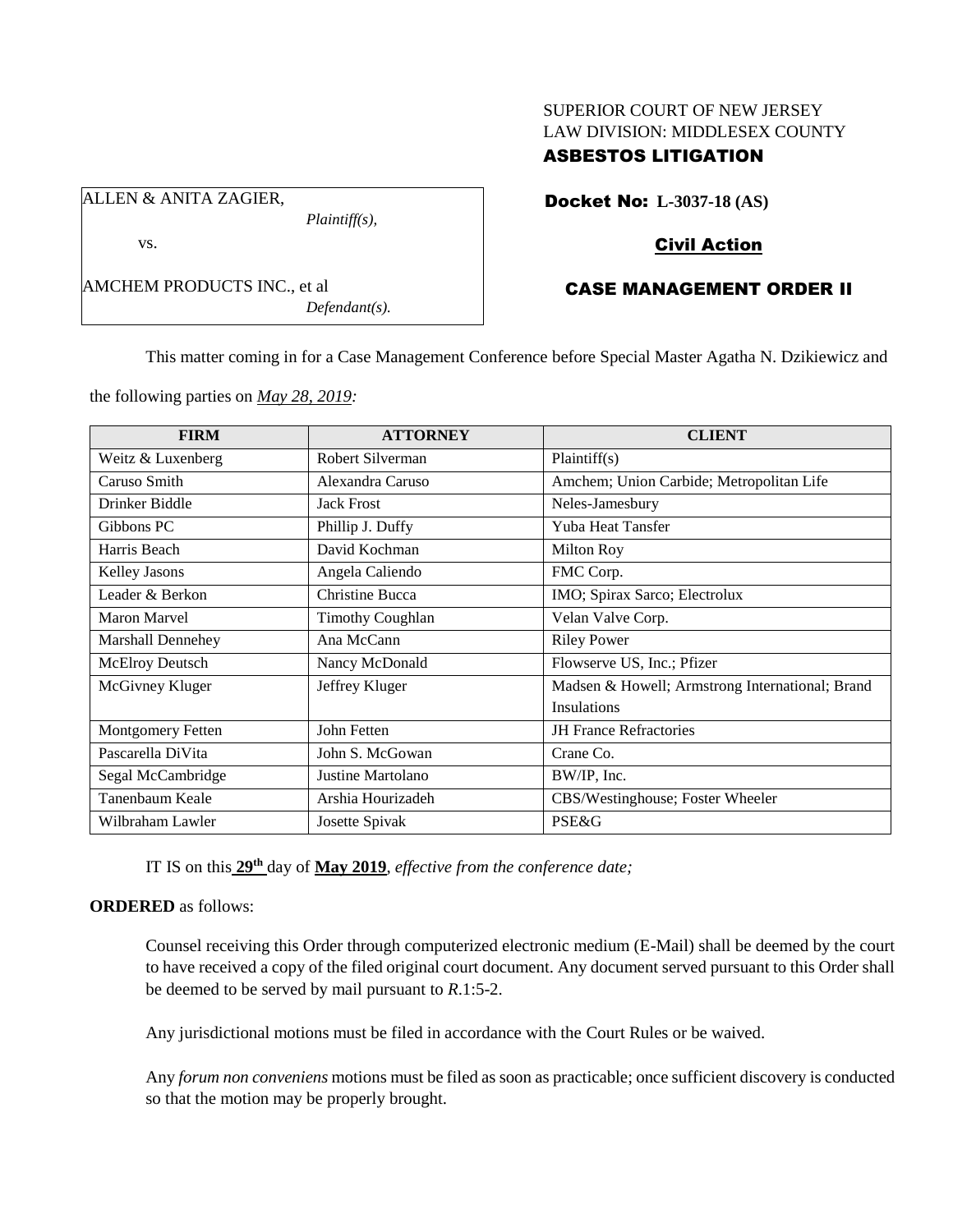#### **DISCOVERY**

| June 28, 2019   | Plaintiff shall serve answers to supplemental interrogatories and document requests by this<br>date.                                                                                                        |
|-----------------|-------------------------------------------------------------------------------------------------------------------------------------------------------------------------------------------------------------|
| August 30, 2019 | Fact discovery, including depositions, shall be completed by this date. Plaintiff's counsel shall<br>contact the Special Master within one week of this deadline if all fact discovery is not<br>completed. |
| August 30, 2019 | Depositions of corporate representatives shall be completed by this date.                                                                                                                                   |

#### **EARLY SETTLEMENT**

September 27, 2019 Settlement demands shall be served on all counsel and the Special Master by this date.

#### **MEDICAL EXPERT REPORT**

- September 30, 2019 Plaintiff shall serve medical expert reports by this date.
- September 30, 2019 Upon request by defense counsel, plaintiff is to arrange for the transfer of pathology specimens and x-rays, if any, by this date.
- December 16, 2019 Defendants shall identify its medical experts and serve medical reports, if any, by this date. In addition, defendants shall notify plaintiff's counsel (as well as all counsel of record) of a joinder in an expert medical defense by this date.

#### **LIABILITY EXPERT REPORTS**

- September 30, 2019 Plaintiff shall identify its liability experts and serve liability expert reports by this date or waive any opportunity to rely on liability expert testimony.
- December 16, 2019 Defendants shall identify its liability experts and serve liability expert reports, if any, by this date or waive any opportunity to rely on liability expert testimony.

#### **SUMMARY JUDGMENT MOTION PRACTICE**

- September 27, 2019 Plaintiff's counsel shall advise, in writing, of intent not to oppose motions by this date.
- October 11, 2019 Summary judgment motions shall be filed no later than this date.
- November 8, 2019 Last return date for summary judgment motions.

#### **EXPERT DEPOSITIONS**

January 24, 2020 Expert depositions shall be completed by this date. To the extent that plaintiff and defendant generic experts have been deposed before, the parties seeking that deposition in this case must file an application before the Special Master and demonstrate the necessity for that deposition. To the extent possible, documents requested in a deposition notice directed to an expert shall be produced three days in advance of the expert deposition. The expert shall not be required to produce documents that are readily accessible in the public domain.

 $\_$  , and the set of the set of the set of the set of the set of the set of the set of the set of the set of the set of the set of the set of the set of the set of the set of the set of the set of the set of the set of th